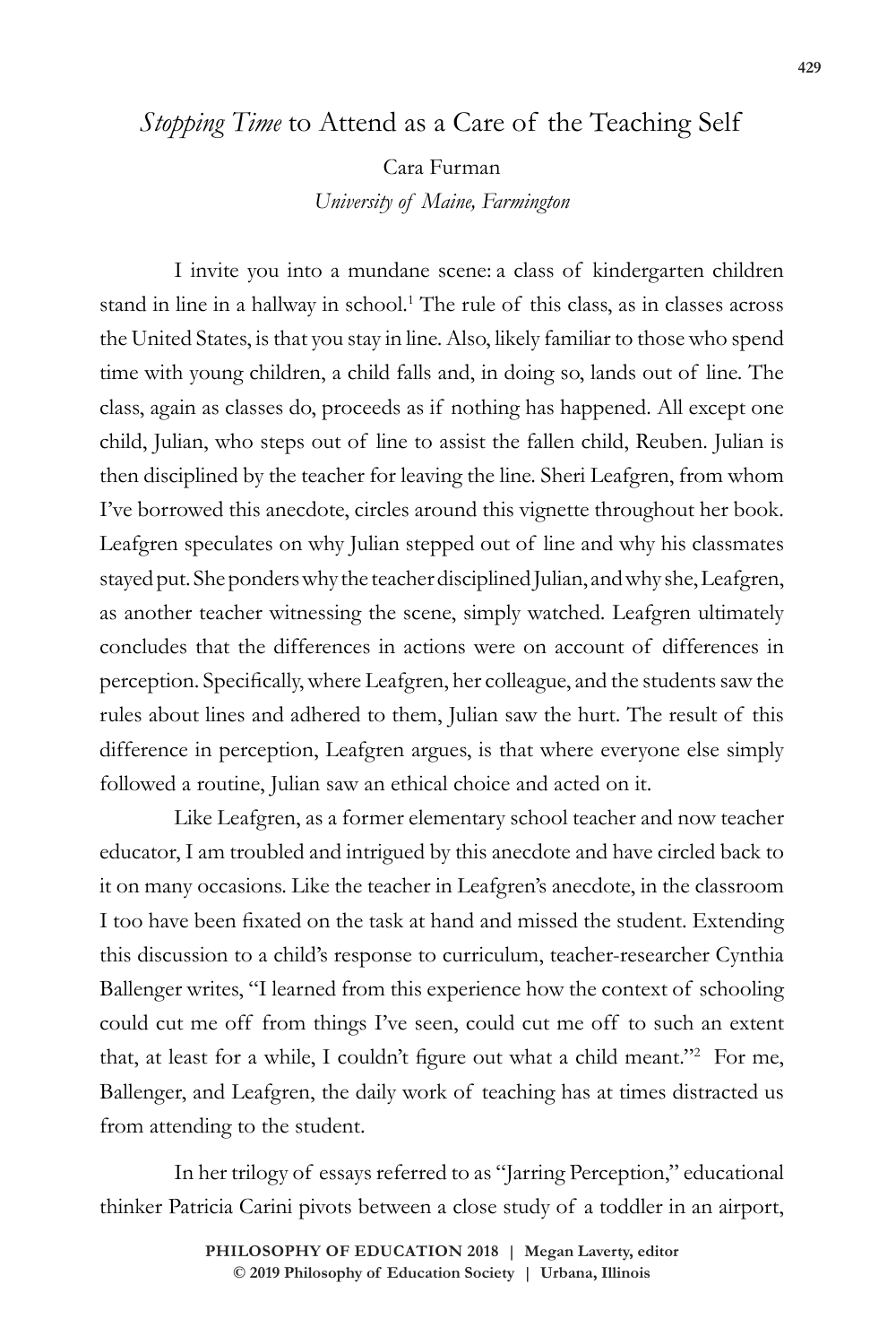the educational context in the early 2000s, and Post World War II Germany. As the title of this collection indicates, the juxtaposition of these themes "jar" with the intention of cultivating attention. Carini insists that in creating this intentional disturbance she is not being overly dramatic or gimmicky. As she says:

> A snapshot, a child caught for a moment in action, is unequally matched with the weight of the horrors of postwar Germany what went unattended in response to those horrors. What is one child against the backdrop of 200,000 dead, many burned alive, in Hamburg: Less dramatically, but no less at odds in scale, what is the weight of one two-year old against the backdrop of the tired, moribund habits of mass schooling? What of value can calling attention to one child cross-stepping down a row of chairs accomplish, positioned as it is, in the midst of ravaged cities, in the midst of the betrayal of promises of a worthy education for all children?3

In addressing these questions, Carini insists that the consistent neglect of the individual inures the viewer from attending to other people. Be it for the individual or the society, the consequences of inattention can be dire.

In this article, I take up what it means to be attentive to students. I use the word attention to encapsulate both perception and a responsiveness based on that perception. Building on arguments that variations in perception greatly influence how we act, I argue that a teacher's perception is molded by his or her daily actions.4 To examine this, I turn to the discourse of the care of the self to articulate that daily actions are influenced and are informed by our philosophy. This in turn shapes who we are in the world. From this I infer that our daily teaching actions can cultivate a lack of attention to children. I then turn to a practice developed by a long-term teacher inquiry group of which Ballenger was a member, the Brookline Teacher Research Seminar (BTRS), "Stopping Time." I argue that engaging regularly in the practice of Stopping Time can better equip the teacher to attend to the child.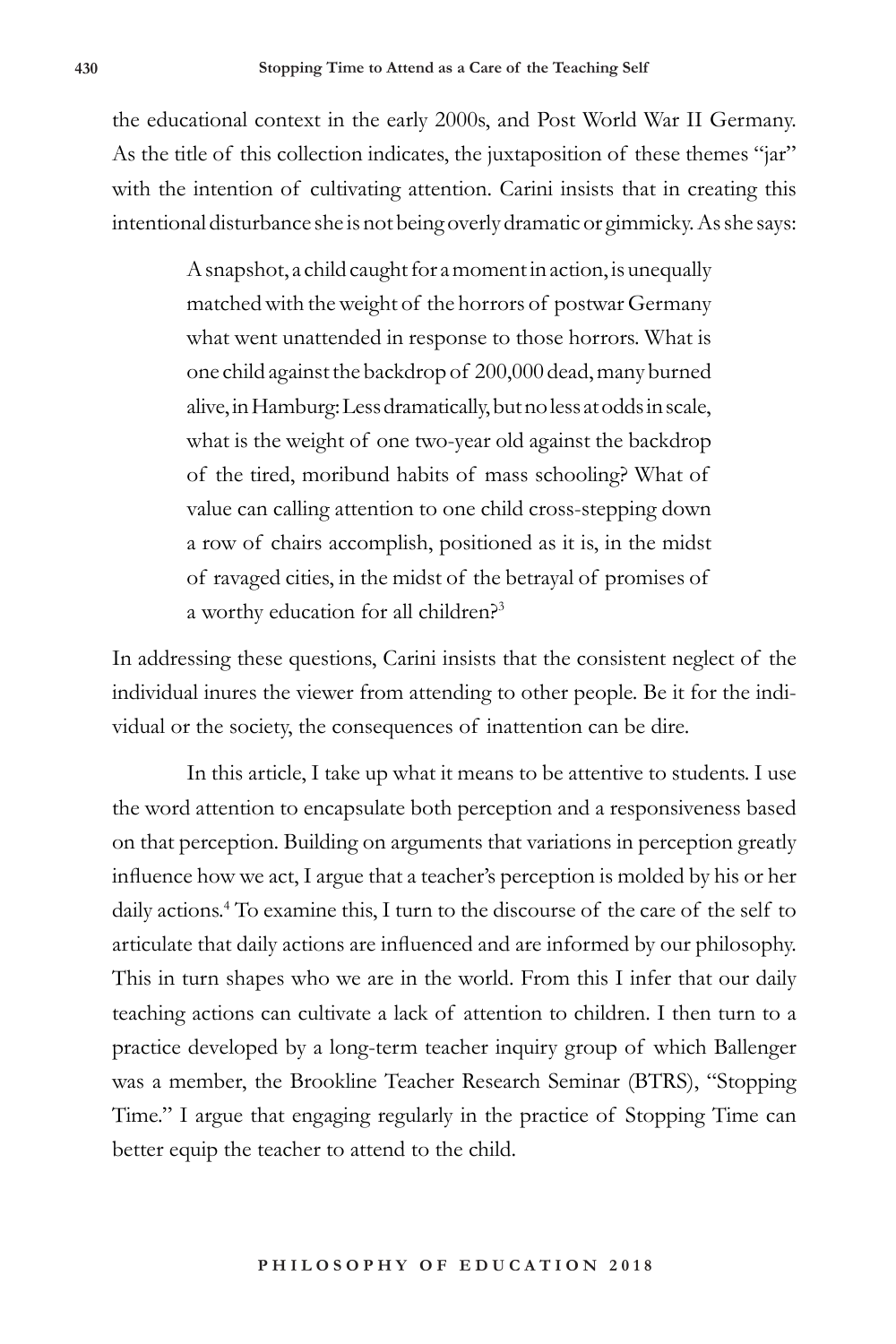## CARE OF THE SELF

Aristotle argues that living the good life necessitates practical wisdom: that the individual knows what is right and how to act according to these principles.5 Contemporary scholars have explored what it means to achieve the good life through one's professional life.<sup>6</sup> I join others in arguing that our daily work as teachers can be a means of realizing the good life and can also thwart this realization.7 As Doris Santoro powerfully argues, grim requirements can lead even the most committed teacher to experience "demoralization," an estrangement from one's values and sense of purpose as a teacher.<sup>8</sup>

As seen in Julian's story, teaching demands that the teacher make ethically challenging decisions throughout the day.9 To act with practical wisdom as a teacher requires teachers have clarity about their values and ways to enact them.10 To this end, teacher education ought to simultaneously help teachers work through and name their values while determining the appropriately corresponding methods.11 Darryl De Marzio uses the care of the self to illuminate the ways in which quotidian teacher practices can lead to the teacher's ethical cultivation.12 To build on his connection, I first highlight some of the features of the care of the self that relate to an educational context and then apply this philosophy to teaching.

The care of the self is rooted in the writings of the Ancient Greek Stoics. Scholars such as Michel Foucault and Pierre Hadot have applied it to contemporary contexts.13 A central feature of this literature is that daily actions form us into the particular ethical subject we each are.14 Self-formation through our actions is inevitable regardless of intentionality. Further, we are only engaged in caring for the self if this self-formation supports our quest to live the good life. Without careful attention to daily actions, the individual might not live well. Therefore, to develop in accordance with one's values, one should be intentional about rituals. Specifically, by engaging in what Foucault refers to as technologies of the self, "a whole domain of complex and regulated activities," one will be able to cultivate a particular ethos.15

The notion of exercise speaks to another key component: that these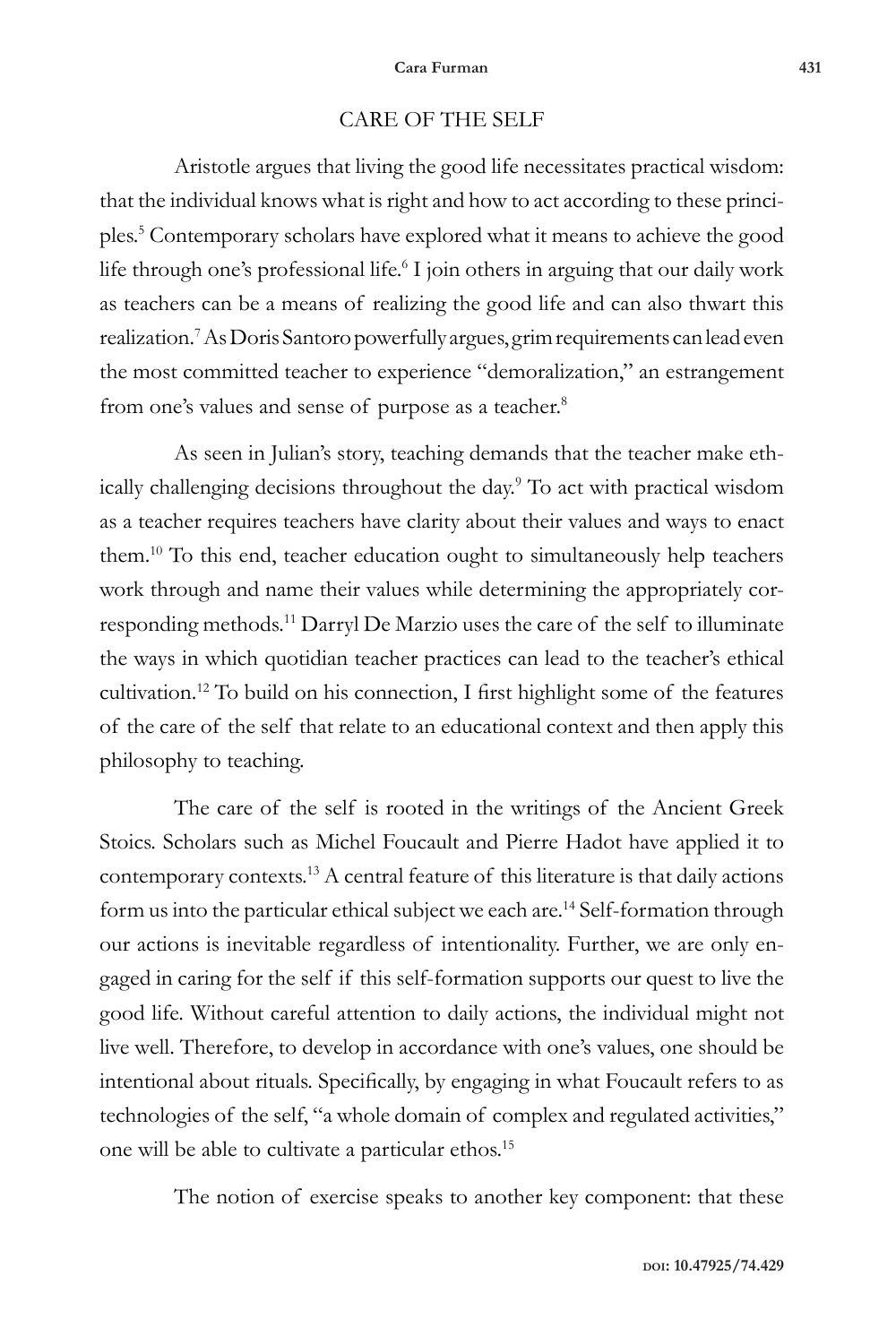actions are meant to be practiced in preparation for daily challenges. The idea is that daily life puts forth situations that require swift responses. To respond well demands clarity about both our philosophy and the appropriate attending actions. An added challenge is that our instinctive response may be out of sync with our philosophy. Paraphrasing the Stoic philosopher Epictetus, Foucault "insists that one must be in an attitude of constant supervision over the representations that may enter the mind." Highlighting the threat of such "representations," Epictetus uses the metaphor of the "night watchman who does not let just anyone come into the town or house."16 We must stand sentinel, guarding ourselves from our baser perceptions and, by association, responses. This guard must be both constant and perpetual.

Regular engagement in exercises provides a preparation for these daily ethical demands. Specifically, in practicing a set of activities, one reinforces a philosophy and internalizes a few essential motions so that, faced with a challenge, one draws upon the rehearsed movements. As Foucault writes, just as a wrestler repeatedly "practices the few moves that he needs to triumph over his opponents," one must practice exercises that "will enable us to bear up against events that occur."<sup>17</sup>

### CARE OF THE SELF AND THE EXERCISES OF THE TEACHER

In a rejoinder to concerns raised about the demoralizing effects of teaching conditions, De Marzio argues that the daily sacrifices a teacher endures offer a way in which teaching becomes a care of the self.18 The good life is thus achieved through self-denial. This read of the care of the self is in keeping with a turn towards asceticism when the Stoic discourse was picked up by the early Christians.<sup>19</sup>

I find De Marzio's claim that our daily teaching acts serve as a means of ethical development compelling.20 Yet, I part ways with De Marzio's push for asceticism. Though I appreciate the optimism of writings that seek to attribute positive ethical developments to demoralizing teacher conditions, generally the positives are in spite of not on account of the negative conditions.<sup>21</sup> Instead,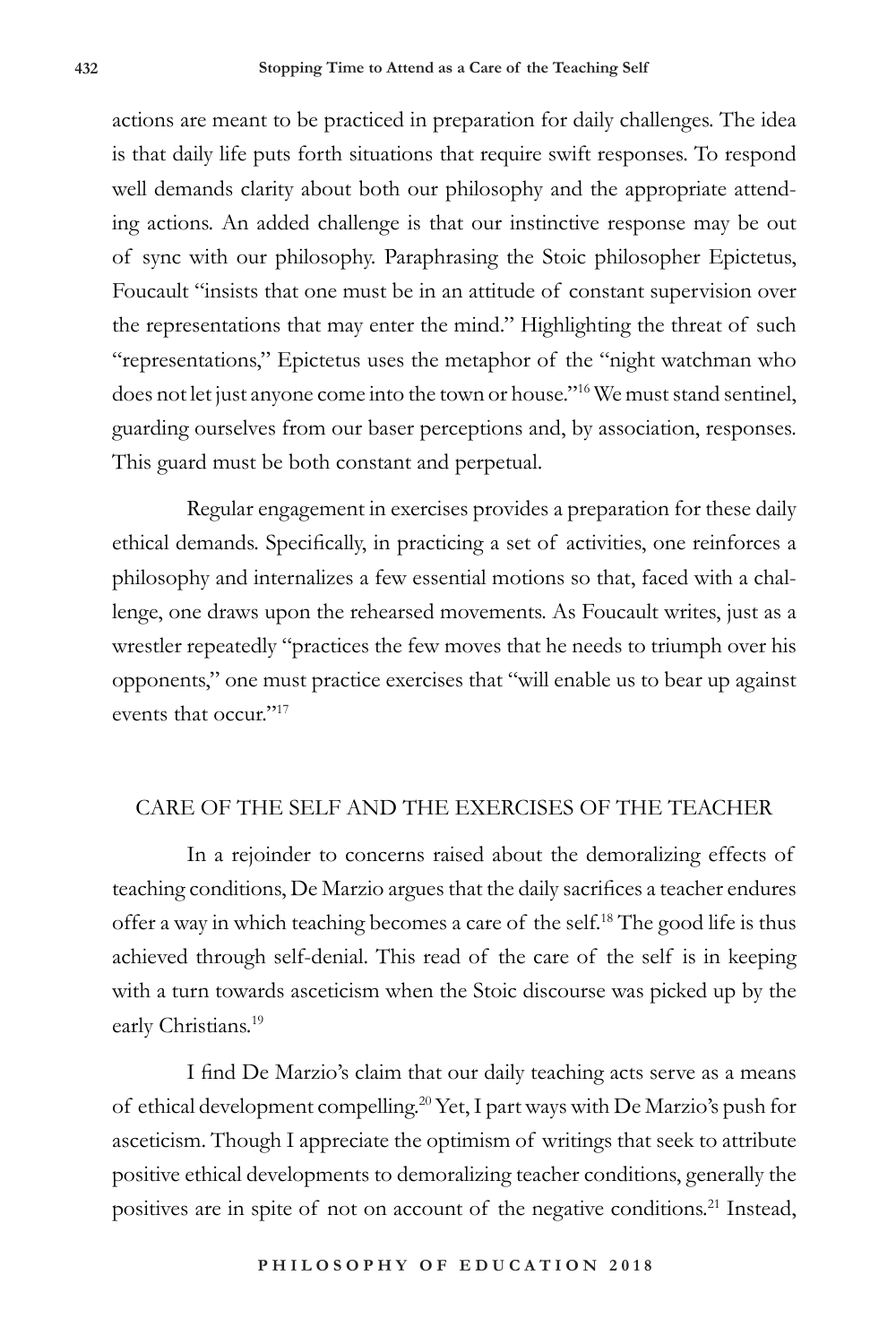a variety of adverse conditions more often make the daily life of the teacher a means of ethical degradation.<sup>22</sup>

To address this, I respond to just one problematic "exercise" that is endemic to teaching, engaging in a rushed day. Children are rushed through the hallways, from activity to activity, through curriculum, and even particular assignments. I first maintain that this rushed daily schedule is an exercise that can and often does occlude the learner from the teacher. When rushing students and rushing past them has negative consequences for the student and their learning, I focus on the ways in which rushing past students can diminish the teacher as well.<sup>23</sup>

### *Speeding Through the School Day*

A teaching memory: It is a minute before school. I am sitting at one of the child sized tables in the elementary school classroom where I teach. I am breathing deeply with eyes closed collecting my thoughts. I can hear the children's eager voices outside my door. I rise with excitement and trepidation. I know that when I open the door, the children will burst through, and that I will not have a moment to breathe deeply or consider my thoughts until eight hours from now when the last child has left the room. I open the door. With a rush, the children flow through the door. The teaching day begins.

A wise colleague and long-term teacher, Shonelle Cooper-Caplan once commented that children spend much of their day receiving the divided attention of a distracted adult. Most recently, my work with in-service graduate students in early childhood education drives home this statement. In methods courses, I ask students to give an account of their daily schedule. Reading these accounts is dizzying. The majority depict jam-packed days. Typically, major shifts in activity occur at least every thirty minutes. Even within a period, much is happening. For example, in many classrooms children move rapidly from one center to another. Teachers also report trying to meet with as many as five different small groups of children during a period.

In his longitudinal study of time in schools, administrator and pro-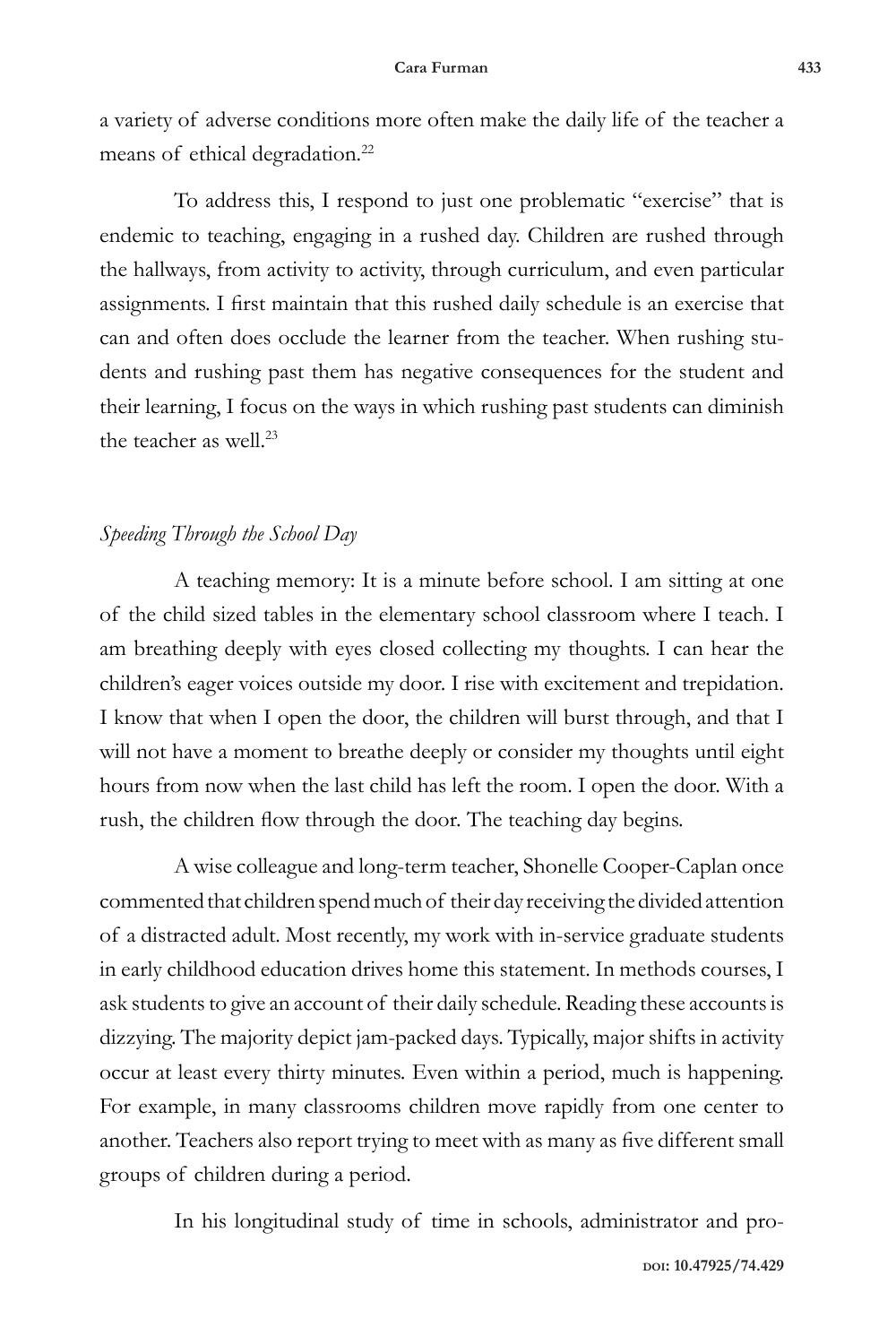fessional developer, Chip Wood also finds that both this busyness and the accompanying neglect of children's needs is the norm in American Schools.<sup>24</sup> Wood employs the powerful metaphor of the traffic signs near schools, "Slow Children Crossing," to highlight the harm that can be done to children when we speed through their worlds.<sup>25</sup> He argues that we must heed these signs not only in the car but in the classrooms as well. Following the lives of two sample children, Wood showcases the neglect of learning and emotional needs experienced as children and their teachers are rushed through the day.

Drawing on years of study of children and teachers in schools, Wood and Carini come to the same conclusions as the philosophers writing about the care of the self: our daily exercises influence who we become.<sup>26</sup> Responding to the abundance of diagnoses of Attention Deficit Hyperactive Disorder, Wood argues "while we constantly complain about not having enough time, we are actually always looking for ways to do things faster and cannot easily tolerate slowing down."27 We begin to crave busyness when we are constantly shifting activities.28 Carini is even more damning in her critique. She argues that in packing the teacher's days, teachers are engaging in exercises that cultivate an ethos neglectful of the individual student.<sup>29</sup>

#### *Slowing Down*

Just as speeding through life makes us crave speed, Carini argues that conversely by slowing down, we can learn to attend.<sup>30</sup> In his practical and thoughtful book, Wood suggests alternative schedules for elementary and middle school that more closely follow natural human rhythms. Julianne P. Wurm has similar instructions for the preschool setting.<sup>31</sup> Inspired by the work in Reggio Emilia, Wurm tells teachers to organize their days around the most basic needs, narrowing her "musts" to only four items: group discussions, project work, food, and rest.<sup>32</sup> Both Wood and Wurm provide sage advice worth drawing on.

That said, even with thoughtful reorganization the teacher will continue to find his or her attention drawn away from individual children. I speak from experience. As a teacher of children and then young adults, I have worked to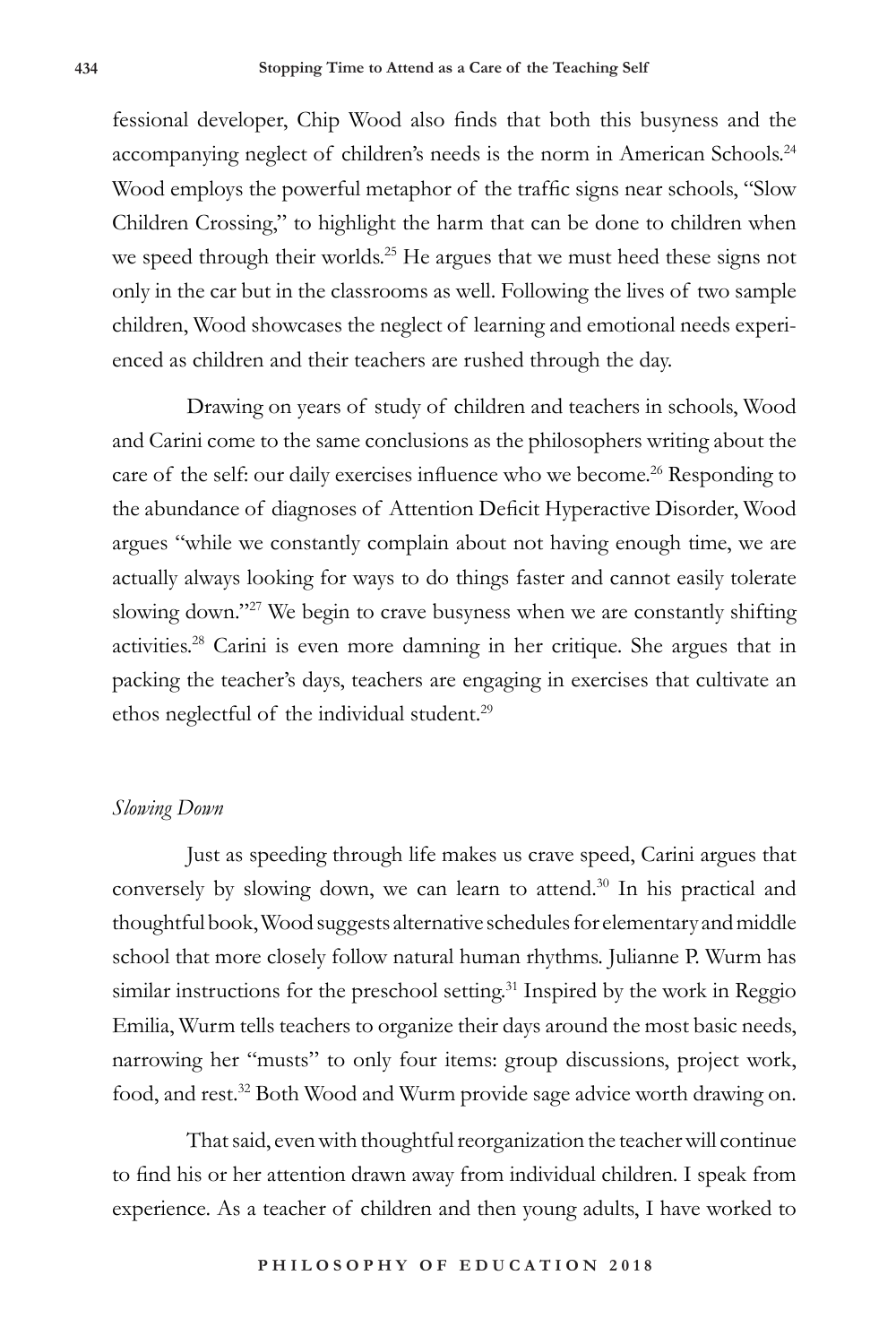slow down the pace of my classroom and focus on going more deeply with less. Yet, even with the moderated pace teaching continues to be a distracting endeavor that requires me to organize many moving parts at a relatively fast pace. There is a speed and shuffle inherent to the practice of teaching small children in large numbers. In fact, being responsive to any person in real time requires a certain degree of speed.

The teacher must therefore be able to both stop and attend to the individual while also moving through the busy day. To illustrate, I offer another anecdote. In a famous experiment, cognitive psychologist, Daniel Simons showed a video of people playing basketball and asked viewers to count how many times the ball moves from one hand to another. After showing the video, Simons asked whether the observer noticed "anything strange." Most people said no. Then watching the video again without the instruction to count, viewers noticed that something strange did indeed emerge: a person in a gorilla suit.<sup>33</sup> Psychologists tend to use this video to illustrate how focusing on one thing prevents us from seeing another. Despite the typical response to this study, I suspect that some teachers see the gorilla from the get-go. I, in fact, did. This is because ideally teachers see both the game and the gorilla: the task in front of them (like walking children down the hall or teaching a math concept), as well as the individual child. The challenge of teaching is that there will inevitably be other things to focus on and yet we must still watch for the individual child. Therefore, to be responsive to the individual student, the teacher must have a means of carefully attending to the student amidst the whirlwind of the school day.<sup>34</sup>

#### *Looking at the Child*

What allowed me to see the gorilla where others only saw the passes? As noted, an essential component of the care of the self is exercises: pre-determined and ritualistic actions that we practice apart from daily living to prepare us to attend in accordance with our philosophy. The remainder of this paper will focus on one exercise, Stopping Time.

Grappling with the un-relenting speed of school time and the many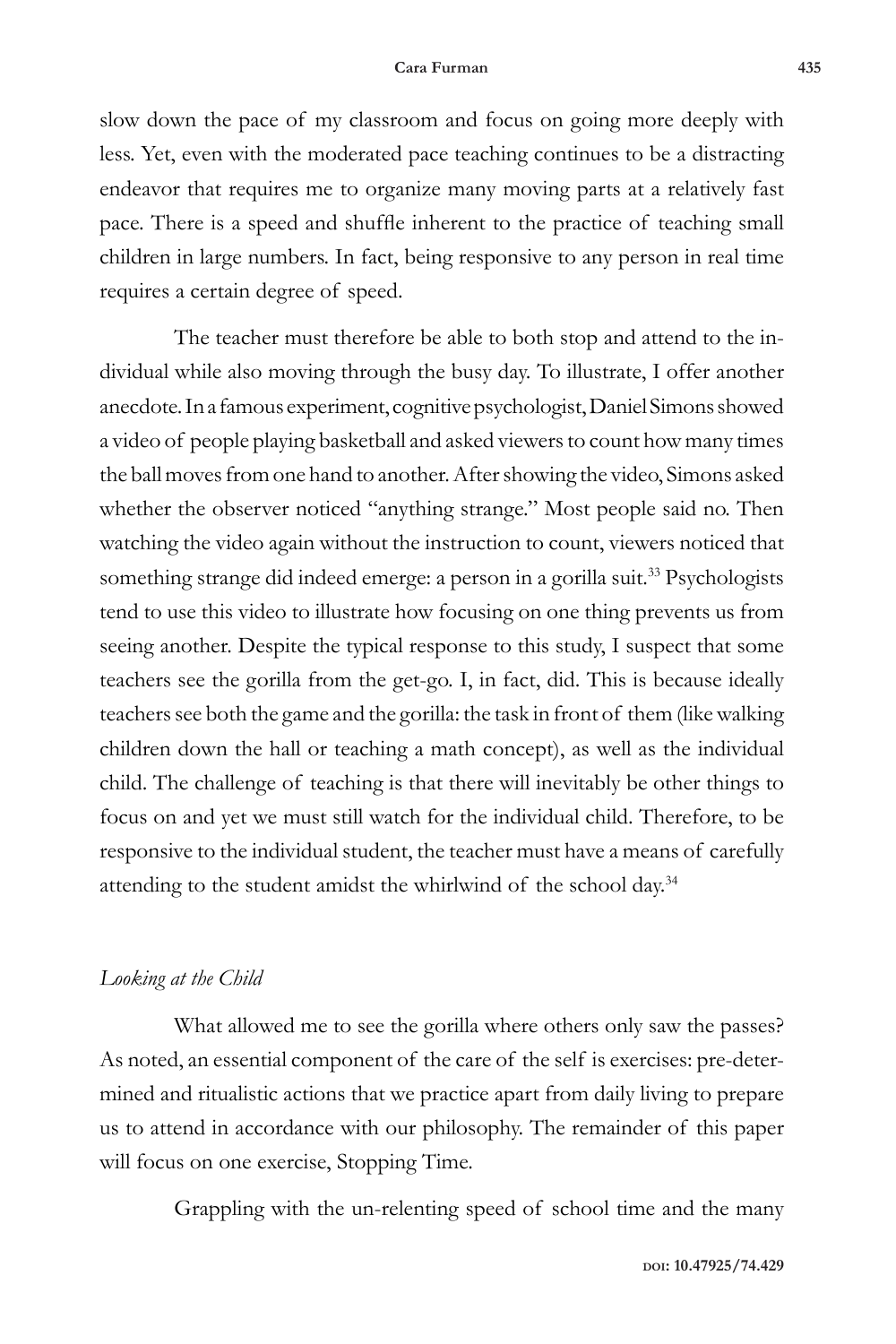distractions, the BTRS created the series of related exercises outside of the school day that they referred to as Stopping Time. Fitting Foucault's definition of a technology of the self, Stopping Time is a pre-determined and carefully worked out series of activities that support a particular ethos. As with the care of the self, the BTRS's work was guided by philosophy: in their case a firm commitment to honoring each person's individual way of making sense of the world. <sup>35</sup>

With these guiding values, Stopping Time was developed to attend to the individual child with an eye towards understanding how the child makes sense.<sup>36</sup> The exercise consists of three distinct steps: taping, listening, and then discussing. First, the teachers audiotaped large segments of classroom talk. In choosing what to tape, the teachers sought out moments when children's individual voices were heard. They taped conversations that they found confusing.<sup>37</sup> After taping, the teachers listened to the tapes and often transcribed sections.

The teachers then engaged in discussion about the tapes. Not only did replaying the tapes change the speed of classroom time but so did this mode of discourse. As BTRS participants, Ann Phillips and Karen Gallas explain:

> Exploratory talk is thinking out-loud, so to speak, and the pace of exploratory talk is unusually slow because the speaker is exploring ideas. Thus, exploratory talk both requires silence and creates it. If the observer is not used to such talk or does not understand its purposes, he or she may believe that the speaker is unsure of him-or- herself. Exploratory talk requires the courage to accept and display the limitations of one's knowledge. It creates not only an opportunity to "stop time" temporarily, but also an opportunity to "stop time" mentally, so that new ways of thinking, unencumbered by ideology or previous assumptions, can develop.38

To be exploratory, the teachers kept the talk moving through a range of avenues instead of seeking and settling on solutions. As with other technologies of the self that both develop and reinforce a way of thinking, exploratory talk "both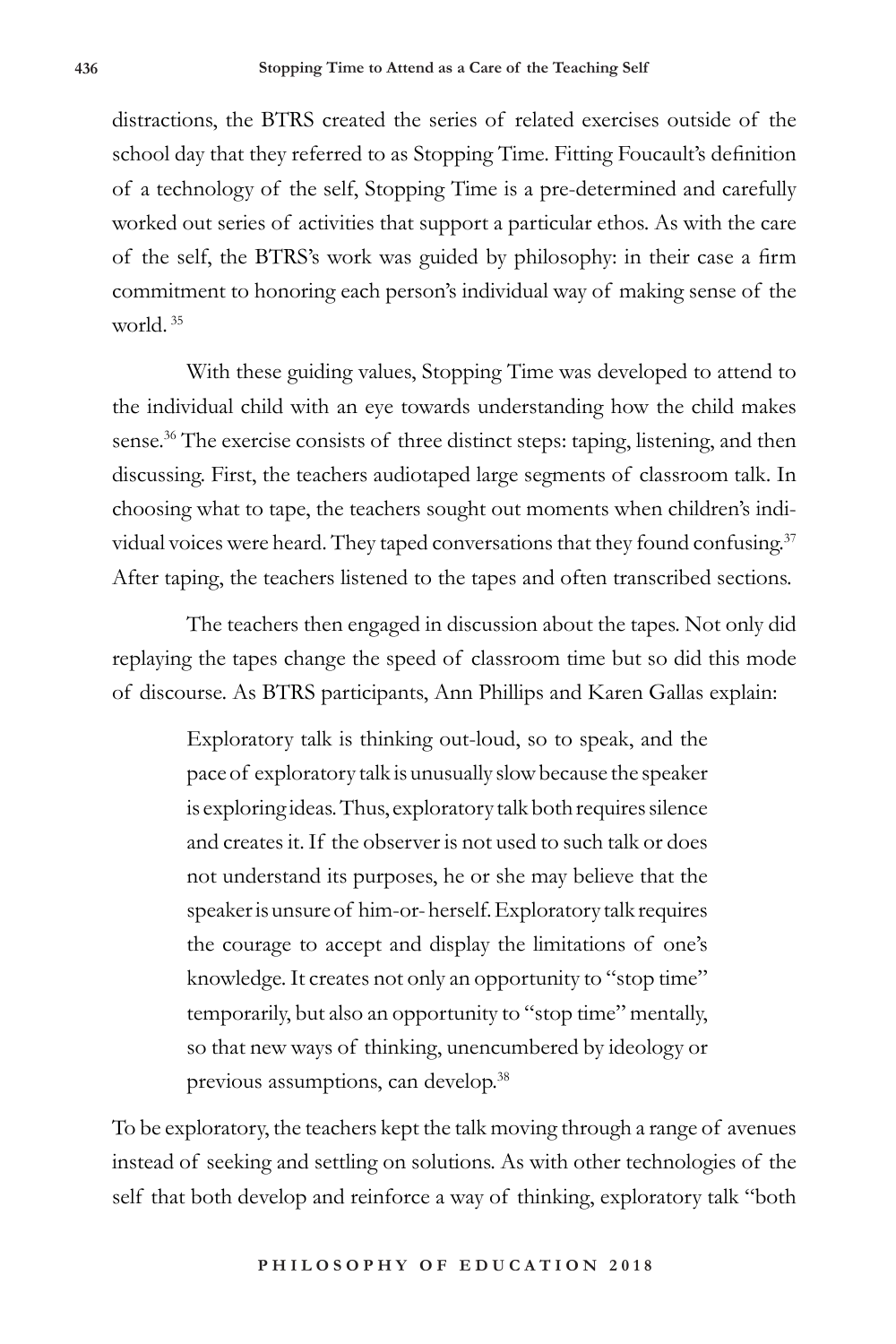#### **Cara Furman 437**

requires silence and creates it."

Engaging in Stopping Time, Phillips and Gallas found: "We were able to snatch further moments from the rapid progression of events in the classroom when we discovered that the taping itself, and then the collaborative and respectful consideration of the transcript with colleagues, 'froze the action'."<sup>39</sup> The tapes allowed the teachers to take a moment and go back to it again at leisure. Stopping words gave the impression of stopping time.

Taping, reflecting, and discussing classroom events is not particularly unusual. Teachers often tape student interactions to evaluate skills or document for the sake of backing up an evaluation. What is more original is the ways in which the BTRS ritualized and regularized taping. Further unusual is the exploratory stance. The teachers documented moments of confusion. Seeking new ground, the teachers studied those moments together for the purpose of casting off assumptions.

Engaging in this form of self-care led to significant changes. By their own estimation, through Stopping Time, the BTRS teachers began to attend to the individuals more closely.40 Cognitive psychologists have found that our attention is seized when we are exposed to something unusual or unexpected.<sup>41</sup> Likewise, in looking for the new in the expected, we are more likely to attend closely to the people, events, and ideas that come into our line of vision. Creating a habit of finding the new trains our minds to lookout for newness. We are more likely to see the gorilla if we expect that something surprising might occur amidst an ordinary game of basketball.42 In focusing on the novel, the BTRS came to trust that each child's unique view of the world would emerge. Finding new and exhilarating directions in what was simply confusing, the teachers looked for newness even in what seemed ordinary and predictable.

Stopping Time allowed the BTRS teachers a different relationship to classroom time and their students. Although the day still moved rapidly, they could now trust that they would have time to slow down and attend to the words of students later. Ballenger depicts a feedback loop. The more she "stopped time" to listen to children, the more she saw that they made sense.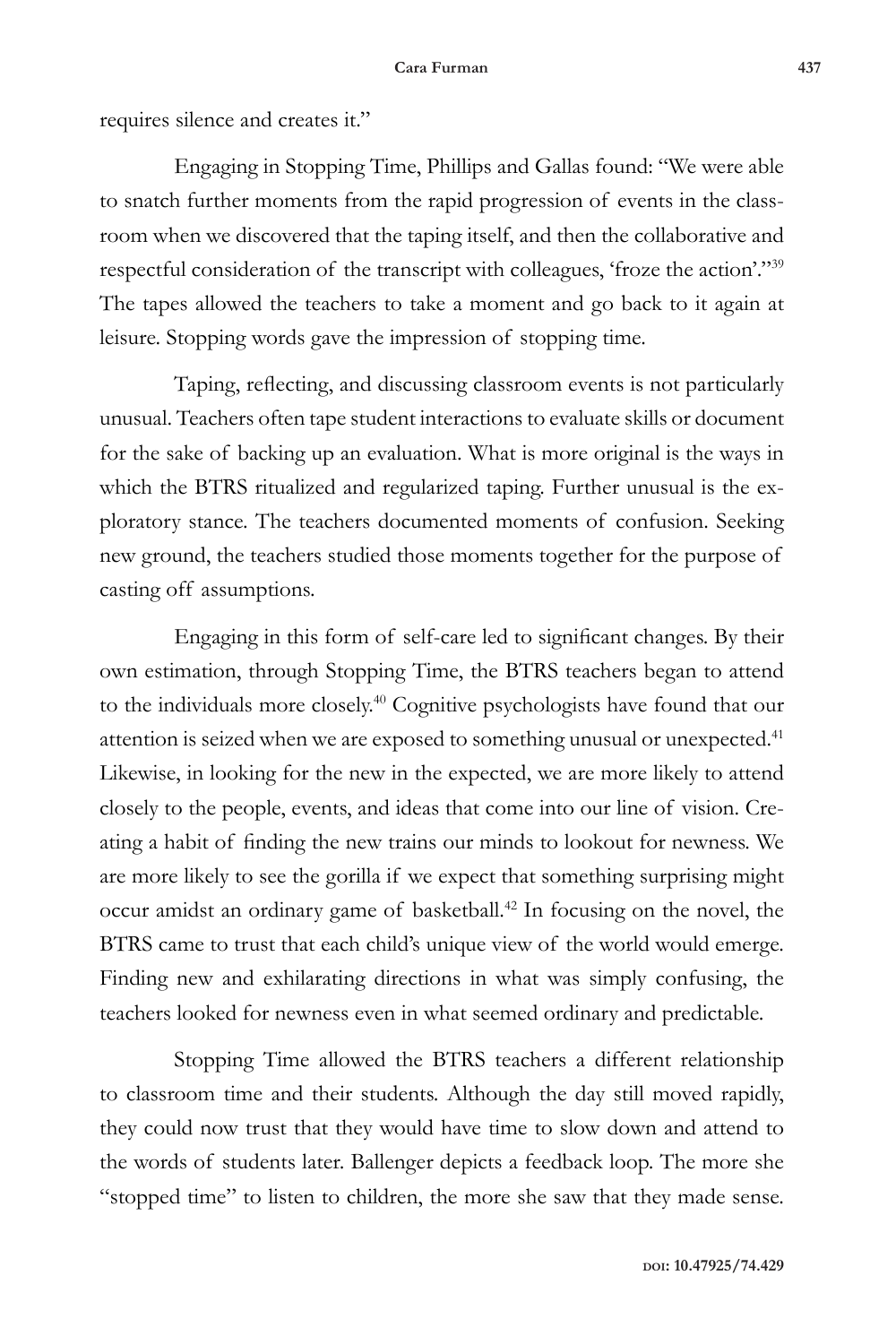By Stopping Time frequently, the teachers brought this practice in attending back to the classroom. They found they listened better and noticed more even during the busy school day.

Through Stopping Time, the BTRS teachers were able to bring their teaching actions more in alignment with their values. Working towards their values, attending to their students, and being more successful at bringing their values in sync with their actions, all helped these teachers live well. Striking in their accounts is the level of energy, engagement, and even joy that comes forth as they puzzle through classroom situations together. As just one example, Ballenger's colleagues twice use the word "delight" to capture her approach to studying children and classroom life.<sup>43</sup> In Stopping Time, these teachers were caring for themselves.

#### IMPLICATIONS

Leafgren depicts a school scene that is both unpleasant and quite familiar. A rushed day can easily cultivate a teacher self, focused not on attending to individual students but on moving the children rapidly through the day. In contrast, the classroom moments that the BTRS teachers report on are also ordinary, and yet, they describe situations in a way that makes the children seem wonderful and extraordinary. Over the years, I have eagerly digested many BTRS teacher publications.<sup>44</sup> They read like adventures with the children jumping off the page in their originality. In other words, through Stopping Time, the BTRS teachers were able to attend to the individuals in their classrooms to such a degree that that their writing draws in outsiders as well. I have finished each of their books with a renewed commitment to attending to the individual child and newfound understandings about how we determine the sense that a child makes.

When I learned about Stopping Time, I immediately brought the exercises into my methods courses and, in doing so, made attending to the individual more central. To do so, I had to remove some more traditional delivery methods. I say this to emphasize that Stopping Time is not about adding in new exercises but using time with teachers differently. Opportunities for Stopping Time must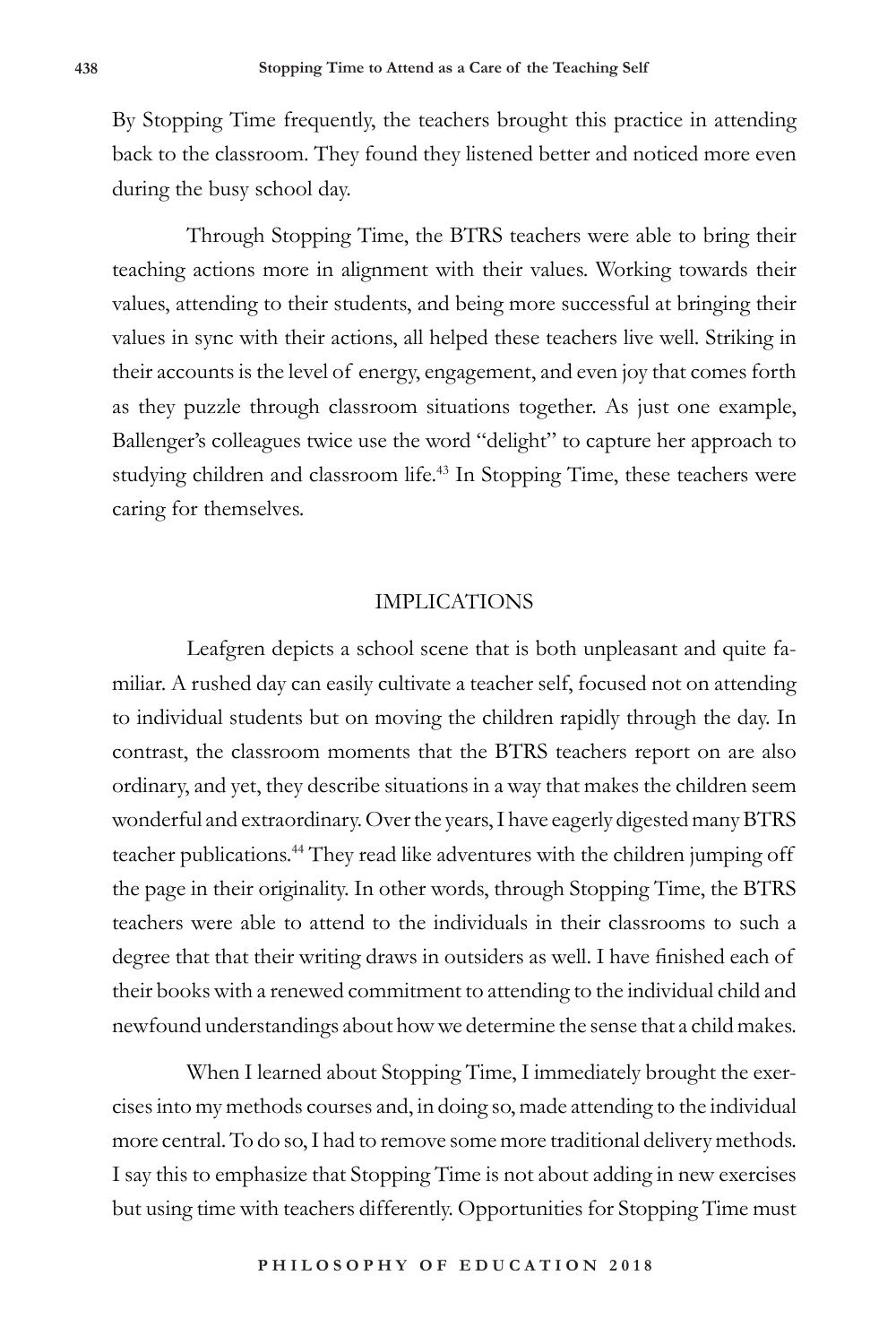be built into teachers work lives.<sup>45</sup>

Much is at stake and much can be gained. Watching the teacher discipline Julian for helping Reuben, I was upset. I was troubled both by the scene and also my awareness that in similar situations I, like Leafgren, have watched silently. As a fellow teacher and colleague, Leafgren was disturbed both by what happened and her inability to act. Though we never hear her perspective, having spent years as a teacher and with teachers, I suspect the moment did not sit well with Julian's teacher either. Within her busy day, this discomfort might have simply registered as a vague and untraced feeling. It might have also been noted and justified with comments like, "well Julian needs to learn the rules." But if this teacher is like other teachers I know, treating a child as such would have been hurtful for her. In finding exercises like Stopping Time to attend to the teacher self, everyone is better cared for.

<sup>1</sup> Sheri Leafgren, *Reuben's Fall: A Rhizomatic Analysis of Disobedience in Kindergarten (International Institute for Qualitative Methodology Series)* (Walnut Creek, CA: Left Coast Press, Inc., 2009).

<sup>2</sup> Cynthia Ballenger, *Puzzling Moments, Teachable Moments: Practicing Teacher Research in Urban Classrooms* (New York: Teachers College Press, 2009), 23.

<sup>3</sup> Patricia F. Carini and Margaret Himley, *Jenny's Story: Taking the Long View of the Child: Prospect's Philosophy in Action* (New York: Teachers College Press, 2010), 60.

<sup>4</sup> Lawrence Blum, "Moral Perception and Particularity," *Ethics* 101, no. 4 (1991): 701–25; Cristina Cammarano, "Philosophical Considerations on Teacher Presence," *Philosophy of Education 2015*, ed. Eduardo Duarte (Urbana, IL: Philosophy of Education Society, 2016): 424–31; Leafgren, *Reuben's Fall*.

<sup>5</sup> Aristotle, *Nicomachean Ethics*, trans. Terence Irwin., 2nd ed., (Indianapolis, IN: Hackett Publishing Co, 1999).

<sup>6</sup> Alasdair C. MacIntyre, *After Virtue: A Study in Moral Theory*, 3rd ed. (Notre Dame, IN: University of Notre Dame Press, 2007); Chris Higgins, "Teaching and the Good Life: A Critique of the Ascetic Ideal in Education," *Educational Theory* 53, no. 2 (2003): 131–54; Chris Higgins, *The Good Life of Teaching an Ethics of Professional Practice* (Malden, MA: Wiley-Blackwell, 2011).

<sup>7</sup> Higgins, "Teaching and the Good Life"; Higgins, *The Good Life of Teaching*; Doris Santoro, "Teaching's Conscientious Objectors: Principled Leavers of High-Poverty Schools," *Teachers College Record* 113, no. 12 (2011): 2670–2704.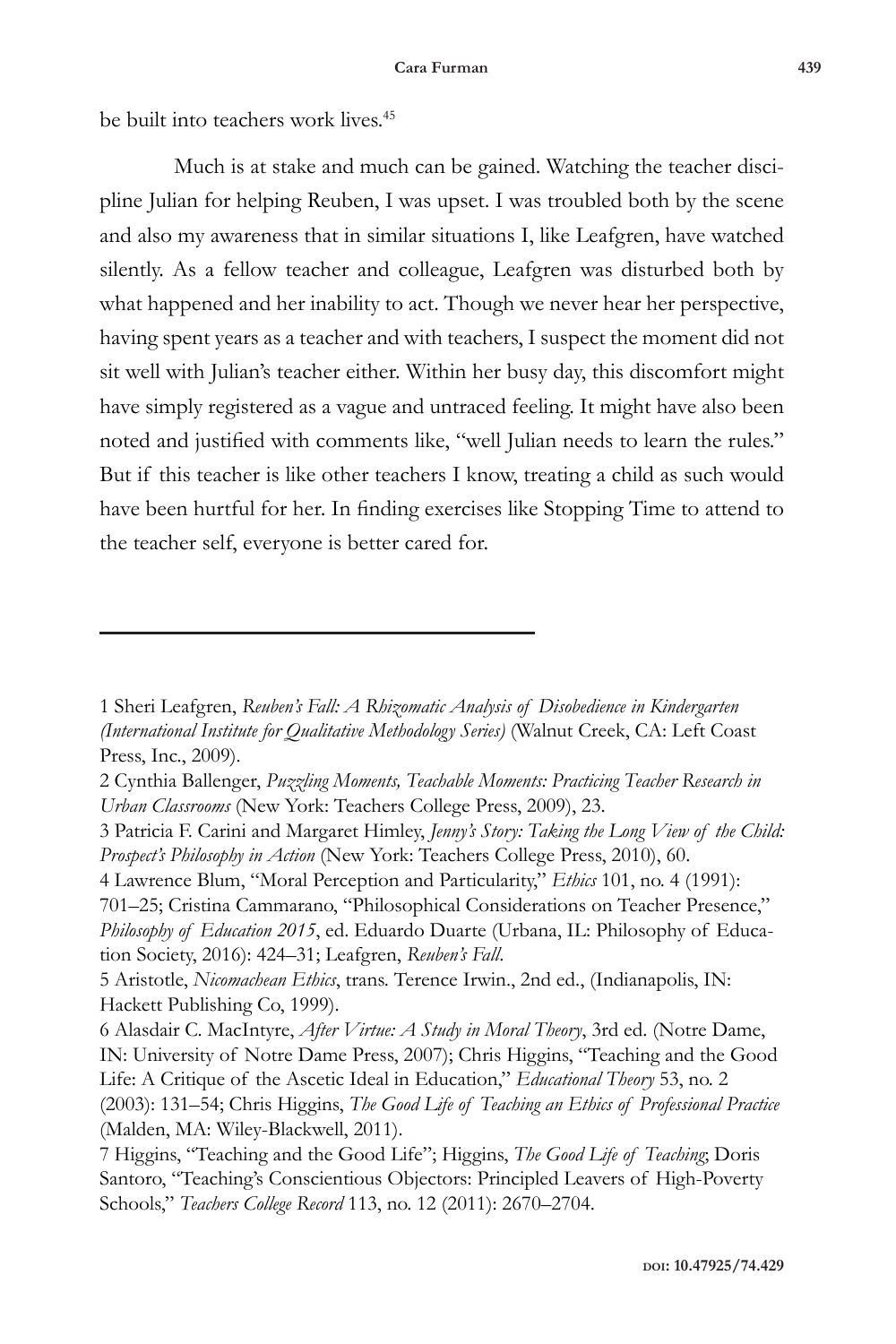8 Santoro, "Teaching Conscientious Objectors"; Doris. A. Santoro "Good Teaching in Difficult Times: Demoralization in the Pursuit of Good Work," *American Journal of Education* 118, no. 1 (2011): 1–23.

9 Mary Kennedy, "Parsing the Practice of Teaching," *Journal of Teacher Education* 67, no. 1 (2016): 6–17; F. A. J. Korthagen, *Linking Practice and Theory: The Pedagogy of Realistic Teacher Education* (Mahwah, NJ: L. Erlbaum Associates, 2001).

10 Korthagen, *Linking Practice and Theory.*

11 John Dewey, *Moral Principles in Education* (Arcturus Books, AB128) (Carbondale: Southern Illinois University Press, 1975); John Dewey, *Democracy and Education: An Introduction to the Philosophy of Education* (New York: Free Press, 1916); Chris Higgins, "Teaching and the Good Life"; Chris Higgins, *The Good Life of Teaching*"; David T. Hansen, *Exploring the Moral Heart of Teaching: Toward a Teacher's Creed* (New York:

Teachers College Press, 2001); Korthagen, *Linking Theory and Practice*.

12 Darryl M. De Marzio, "Teaching as Asceticism: Transforming the Self through the Practice," *Philosophy of Education 2007*, ed. Barbara Stengel (Urbana, IL: Philosophy of Education Society, 2007): 349–55.

13 Michel Foucault, Paul Rabinow, and James D Faubion, *The Essential Works of Michel Foucault, 1954-1984* (New York: New Press, 1997); Pierre Hadot and Arnold I. Davidson, *Philosophy as a Way of Life: Spiritual Exercises from Socrates to Foucault* (Malden, MA: Blackwell, 1995).

14 De Marzio, "Teaching as Asceticism," 349.

15 Foucault, Rabinow, & Faubion, *The Essential Works of Michel Foucault*.

16 Ibid.*,* 103.

17 Ibid., 99.

18 De Marzio, "Teaching as Asceticism."

19 Hadot & Davidson, *Philosophy as a Way of Life*; Catherine H. Zuckert, "Philosophy as a Way of Life: Hadot, Foucault, and Strauss," in *Philosophy, Politics, and the Conversation of Mankind: Essays in Honor of Timothy Fuller*, eds. Todd Breyfogle, Paul Franco, and Eric Kos (Colorado Springs, CO: The Colorado College, 2016), 139–57.

20 John Dewey, *How We Think* (Mineola, NY: Dover Publications, 1997).

21 De Marzio, "Teaching as Asceticism,"; Jeff Frank, "Demoralization and Teaching: Lessons from the Blues," *Philosophy of Education 2015*, ed. Eduardo Duarte (Urbana, IL: Philosophy of Education Society, 2016): 127–34.

22 Carini & Himley, *Jenny's Story*, 59; Higgins, "Teaching and the Good Life"; Higgins, *The Good Life of Teaching*; Santoro, "Teaching's Conscientious Objectors"; Santoro, "Good Teaching in Difficult Times."

23 Carini & Himley, *Jenny's Story*; Chip Wood and Peter Wrenn, *Time to Teach, Time to Learn: Changing the Pace of School* (Greenfield, MA: Northeast Foundation for Children, 1999).

24 Wood & Wrenn, *Time to Teach*.

25 Ibid.

26 Carini & Himley*, Jenny's Story*; Wood & Wrenn, *Time to Teach*.

27 Wood & Wrenn, *Time to Teach*, 48.

28 Ibid.

29 Carini & Himley, *Jenny's Story,* 59.